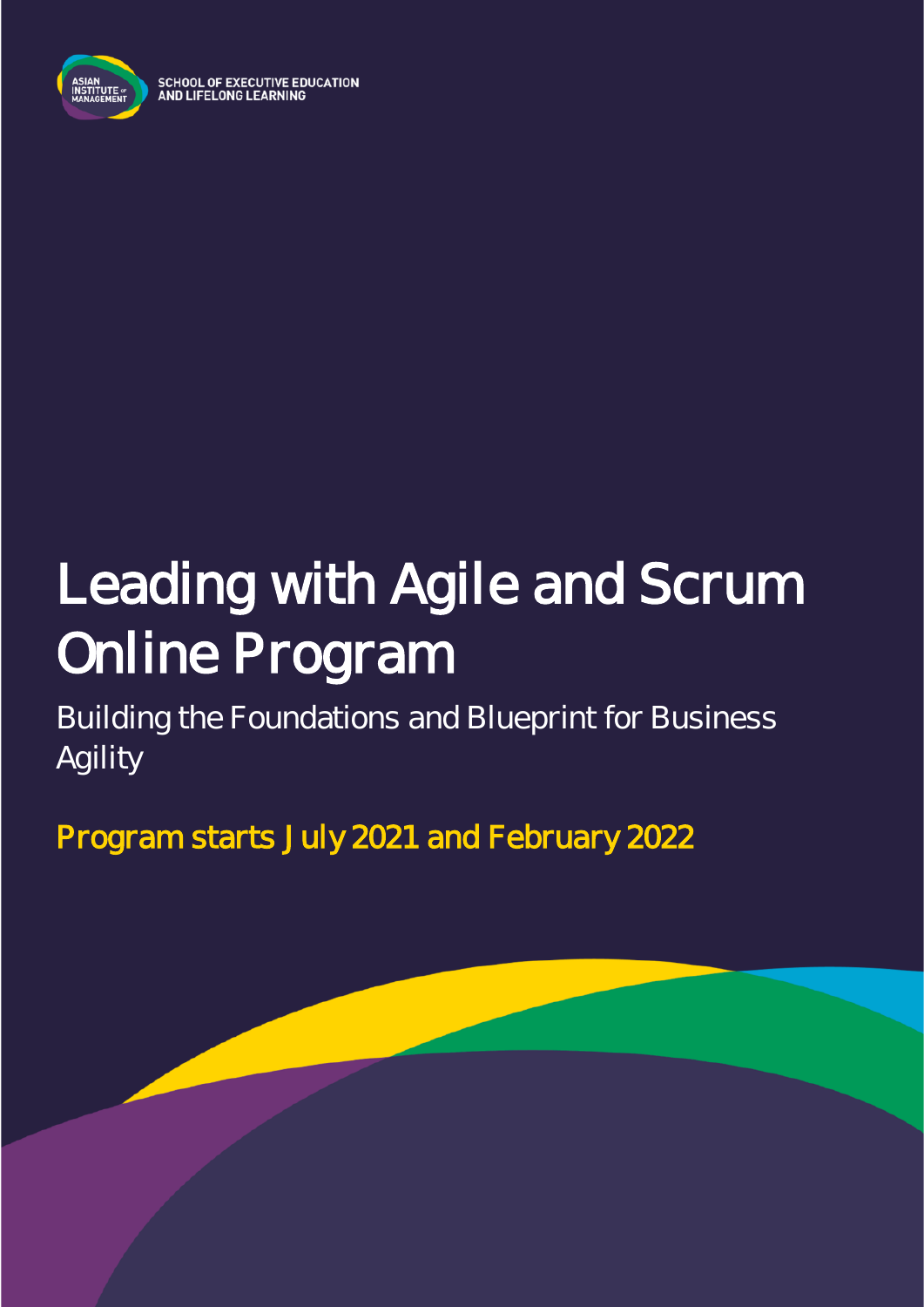# Leading with Agile and Scrum Online Program

Building the Foundations and Blueprint for Business Agility

#### **OVERVIEW**

 The Agile Methodology has quickly become a leading approach for Software development companies and many forward-thinking organizations across industries looking to accelerate innovation and their Digital Transformation. It has even been adopted as a highly effective approach for non-technology projects to unlock the same benefits for innovative start-ups and tech giants ----- faster speed to market, increasing team productivity, and delivering increased value to customers.

While some organizations are slow or have failed to make this shift, others have fallen into the trap of superficially adopting some practices and using the buzz words but failing to create the needed innovation culture and mindset shift required for a true Agile Transformation. Others still have confined the Agile practice to their IT departments, failing to understand that the required shift must be organization-wide.

This program aims to equip business and IT leaders, executives, managers with the needed mindset, principles, tools, and approaches to jumpstart, lead and enable a true Agile Transformation in their organization. The program will help participants understand the foundational concepts and various methods and approaches to create the needed paradigm shifts in their organization, regardless of their role or level.

#### PROGRAM OBJECTIVES

- Gain a fundamental understanding of the Agile Mindset, Principles, and Methodology
- Enable a paradigm shift in thinking, planning, and execution towards Customer Centricity and Business Agility
- Learn how the Agile framework and methodologies can be used to accelerate business value through iterations and minimum viable products
- Understand the key roles and responsibilities of Agile Team Members
- Master leading Agile frameworks such as Scrum and Kanban
- Gain insights into the various Agile approaches that teams can adopt to transform their project management and execution
- Understand essential factors needed to implement an Agile Transformation and scale Agile in large organizations

#### WHAT YOU WILL LEARN

- Agile Mindset, Values, and Principles
- Benefits of Agile
- Roles in Agile
- Scrum Framework and Ceremonies
- Sprints
- User Stories
- Minimum Viable Product
- Product and Release Backlog Management
- Estimation Techniques
- **Team Velocity**
- Kanban Principles
- Measuring Agile
- **Scaling Agile**



#### FOR INQUIRIES:

School of Executive Education and Lifelong Learning, Asian Institute of Management Eugenio Lopez Foundation Building, Joseph R. McMicking Campus 123 Paseo de Roxas, Makati City Philippines 1229 [SEELL@aim.edu](mailto:SEELL@aim.edu) | +632 8892 4011 | www.aim.edu

#### PROGRAM SCHEDULE

July 6, 8, 13, 15, 20, 2021 8:30 AM to 12:00 PM (GMT+08) on all dates

February 5, 12, 19, 26, March 12, 2022 8:30 AM to 12:00 PM (GMT+08) on all dates

#### PROGRAM FORMAT

Delivered online via live virtual interactive sessions in Zoom

#### PROGRAM FEE

PHP 25,000.00 or USD 500.00 \*USD 1 = PHP 50.00

Let us know if you are interested to avail of early bird/group discount or discuss payment terms.

#### YOUR PROGRAM FACULTY



Bryan Joseph Q. Santiago Adjunct Faculty Asian Institute of Management

To find out how you can participate, contact us at [SEELL@aim.edu](mailto:SEELL@aim.edu) or visit<https://go.aim.edu/seellinquiries>

Download our latest program calendar at <https://go.aim.edu/seellprogramcalendar>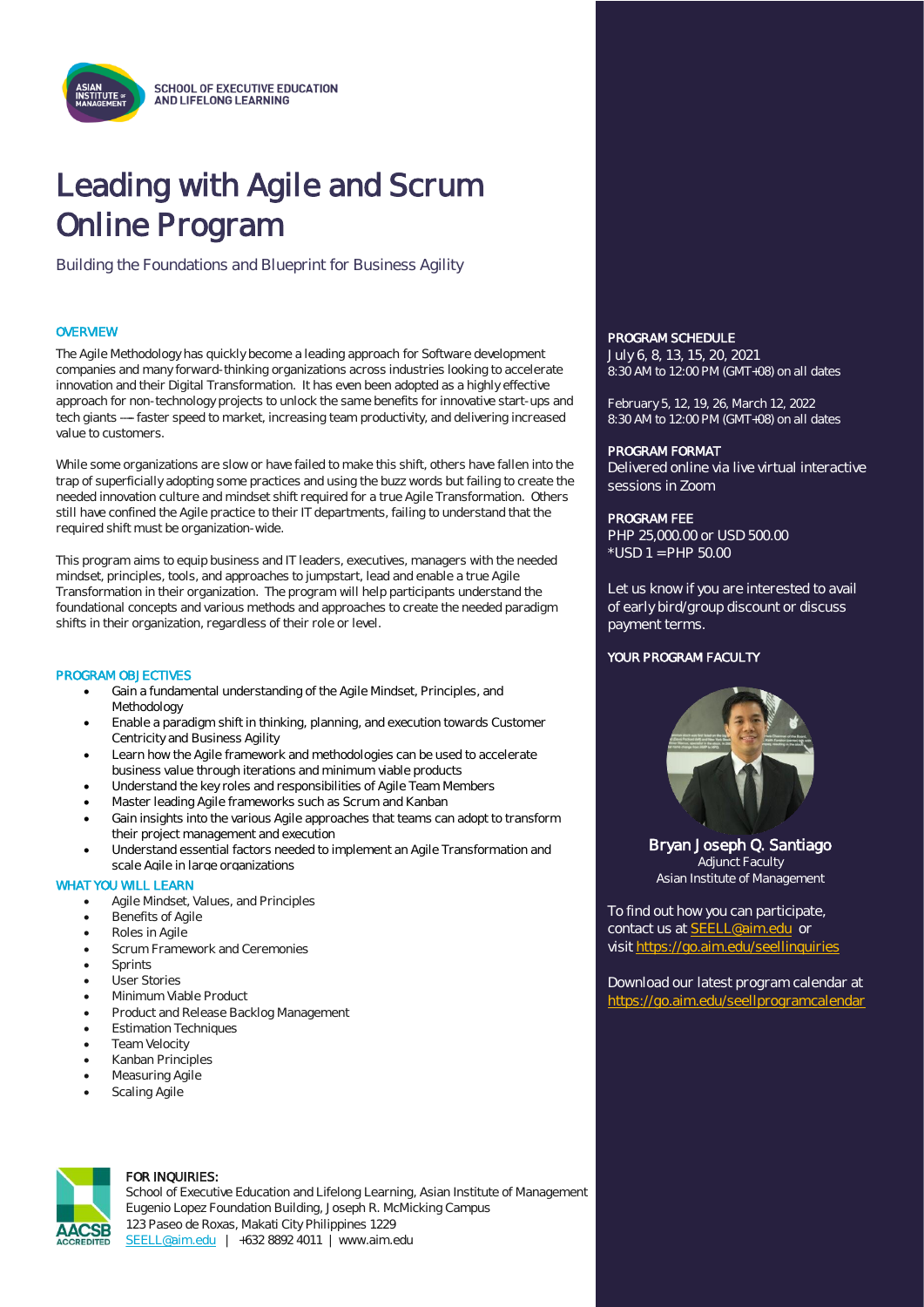

**SCHOOL OF EXECUTIVE EDUCATION** AND LIFELONG LEARNING

#### KEY BENEFITS

- Develop an Agile and adaptive mindset and shift your focus towards delivering customer value
- Gain an understanding of what your agile teams are doing and what they need to succeed
- Build the skills needed to become a high-performing Agile Practitioner, Product Owner, Scrum Master, or Business Owner with a stake in Agile execution

#### WHO SHOULD ATTEND

This program is recommended for Business and IT leaders, executives, and managers seeking to jumpstart their organization's Agile and Digital Transformation and seeking to innovate their project management and execution methodologies. Practitioners with little or no background in Agile or other Software Development or Project Management approaches can also benefit:

- Those interested in working within an Agile team include aspiring Product Owners, Scrum Masters, Developers, and others.
- Current Agile team members who want to deepen their understanding of the Agile processes or learn a new framework (Scrum, Kanban, or Scrumban).
- Current non-Agile team members whose organization is making, or is considering, the switch to Agile frameworks
- IT and business leaders charged with adapting and innovating their project methodologies to keep them competitive



#### FOR INQUIRIES: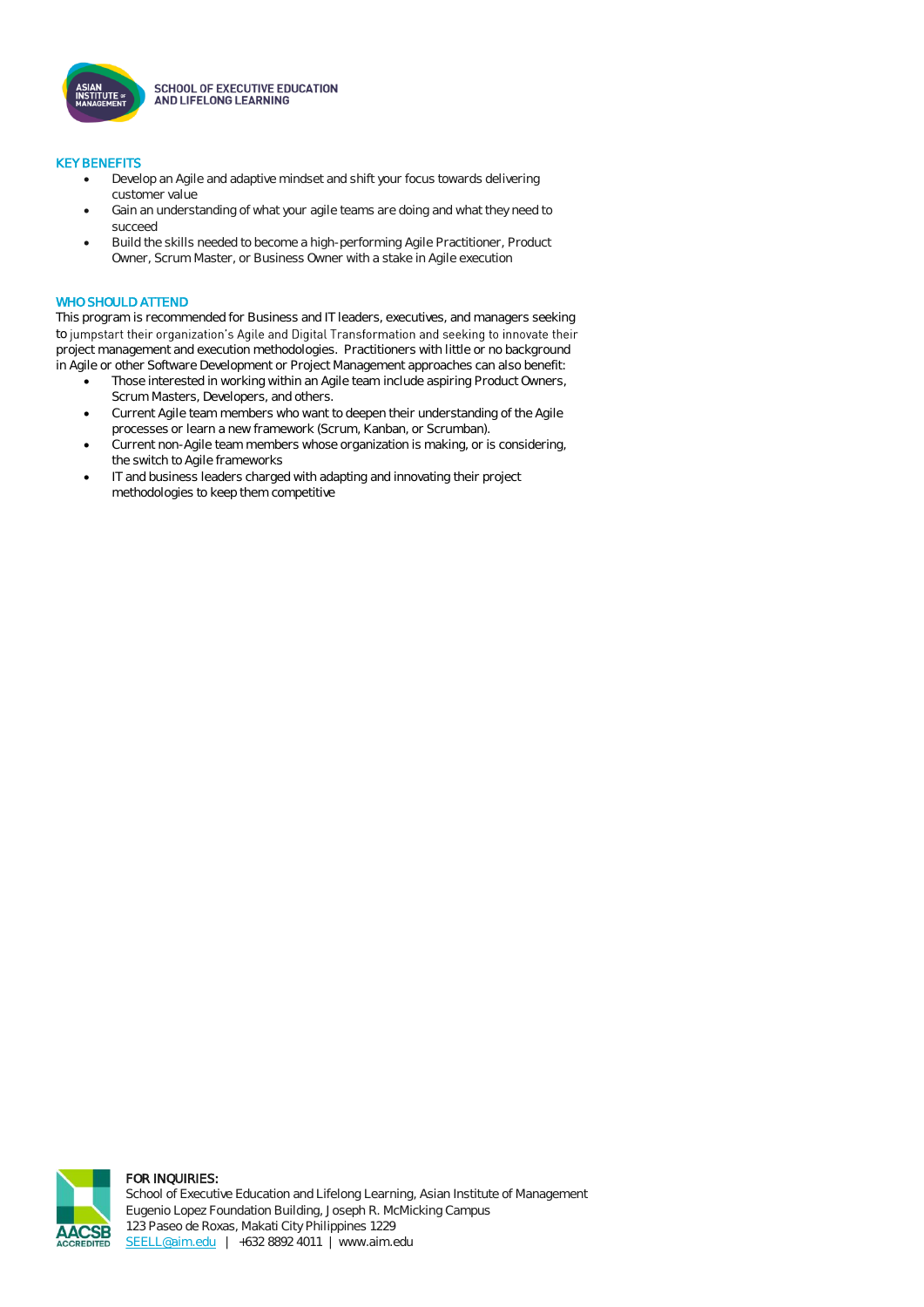

## Learning Content

The 5-half-day program will cover the following topics:





FOR INQUIRIES: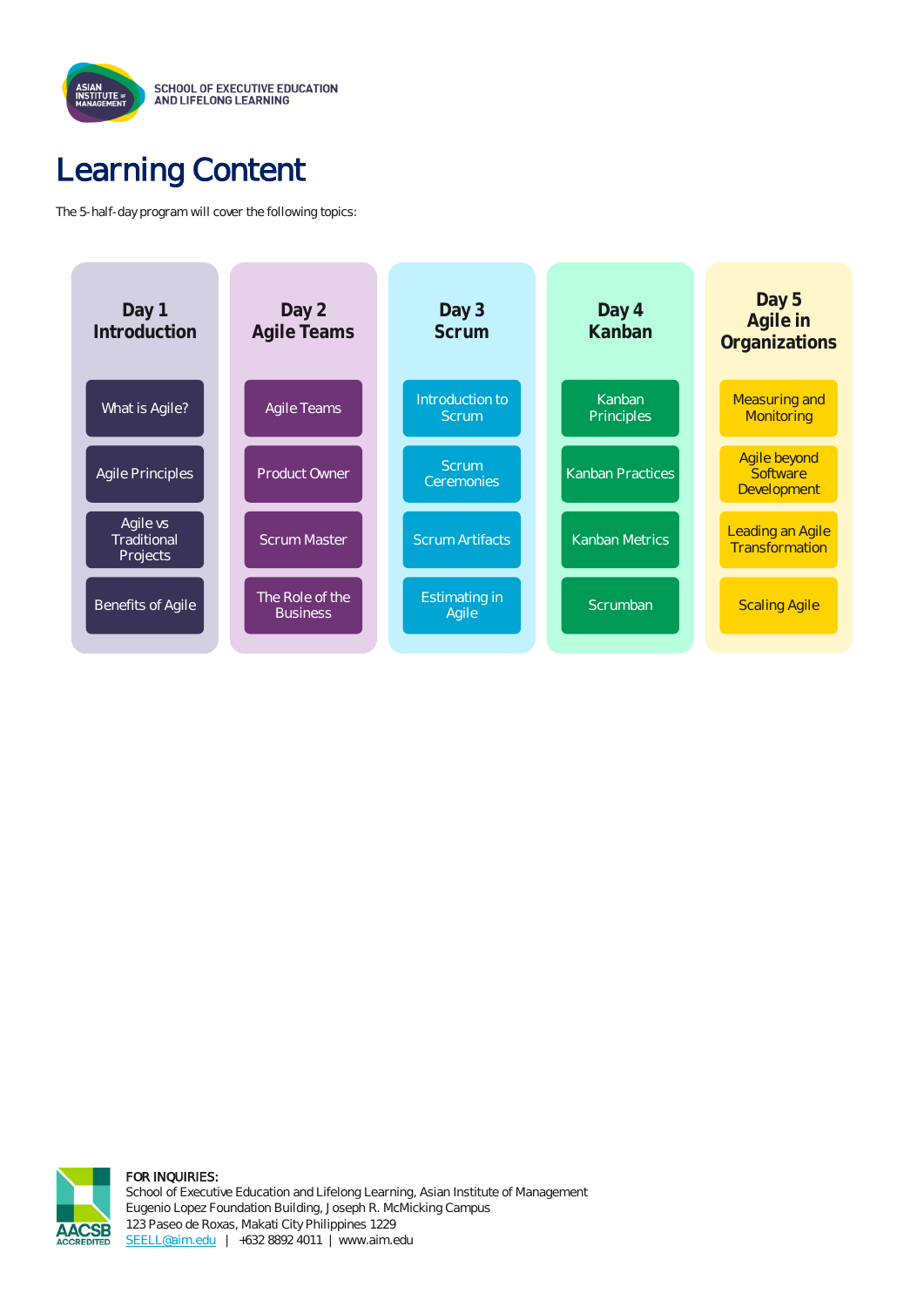

## Your Program Faculty



### Bryan Joseph Q. Santiago

Adjunct Faculty Asian Institute of Management

Bryan is an Innovation, Agile, and Design Thinking Consultant with over 16 years of experience working with Fortune 500 companies, Non-profit NGOs, and local companies. Most recently, Bryan was the Innovation Officer at the ABS-CBN Corporation and Head of Special Projects at Sky Cable Corporation. Before this, he led the Innovation Consulting Capability at Hewlett-Packard Enterprise.

He is a certified Scaled Agile Framework Agilist and Design Thinking Facilitator. He completed his Bachelor of Science in Management Information Systems at the Ateneo de Manila University.



#### FOR INQUIRIES: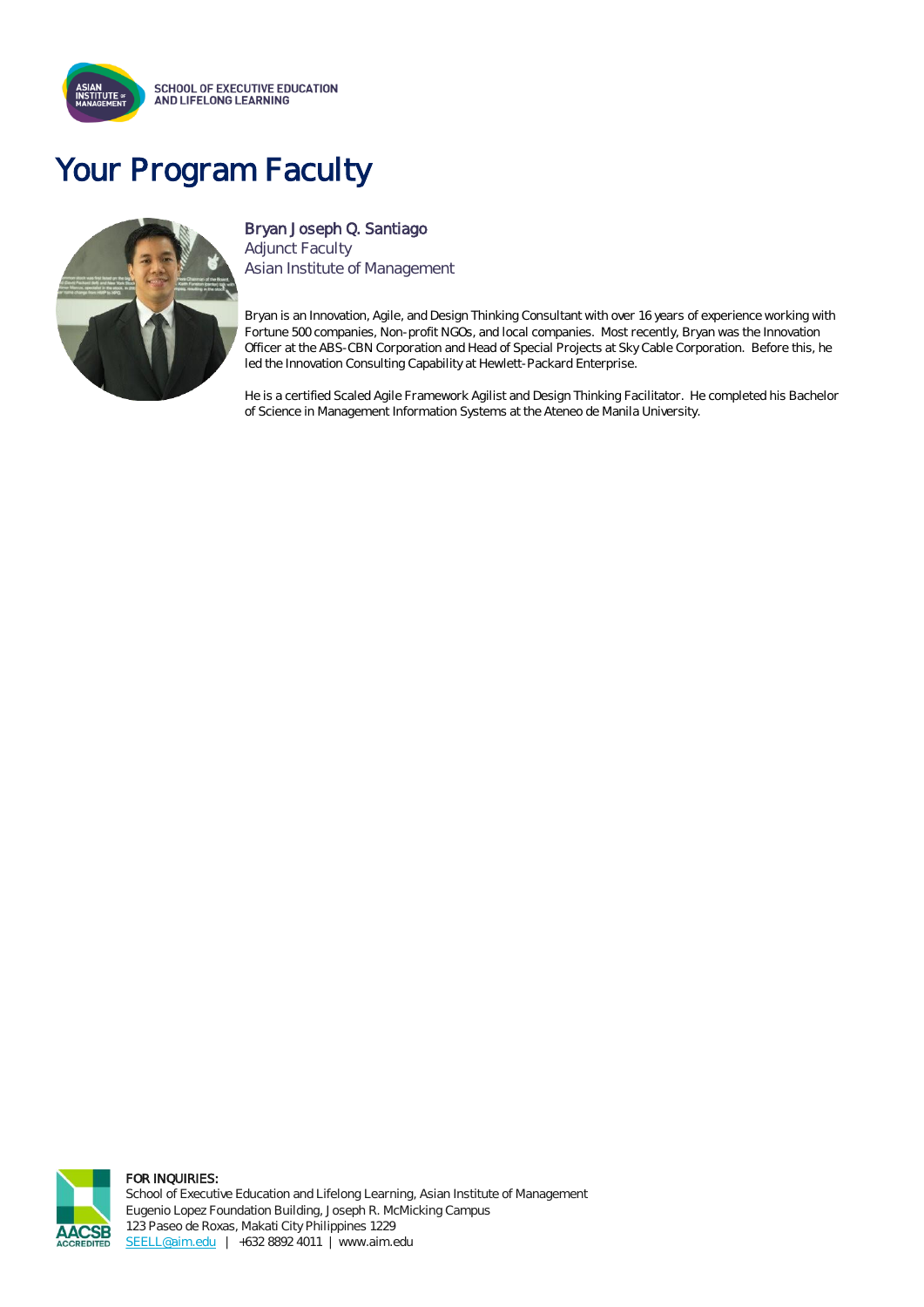

**SCHOOL OF EXECUTIVE EDUCATION** AND LIFELONG LEARNING



## **Earning a SEELL Post-Graduate Certificate and Diploma**

SEELL offers Post-Graduate Stackable Certificate Courses in various areas of concentration and discipline, which build an individual's qualifications and distinguish their professional value. It enables professionals to develop their proficiency in diverse areas of concentration in a personalized and more manageable manner.

By successfully completing SEELL's programs, credentials can be earned over time, stacked towards earning a Post-Graduate Certificate in an area of their choice, and ultimately, a Post-Graduate Diploma in Management. This leads to more career opportunities, advancement, and potentially high-paying jobs.

### **EARNING CREDENTIALS**

Successfully completing the program earns participants **one (1) unit** which can be credited to the following:

- Post-Graduate Certificate in Financial Management
- Post-Graduate Certificate in Marketing Management
- Post-Graduate Certificate in Human Resource Management
- Post-Graduate Certificate in Operations Management



#### FOR INQUIRIES: